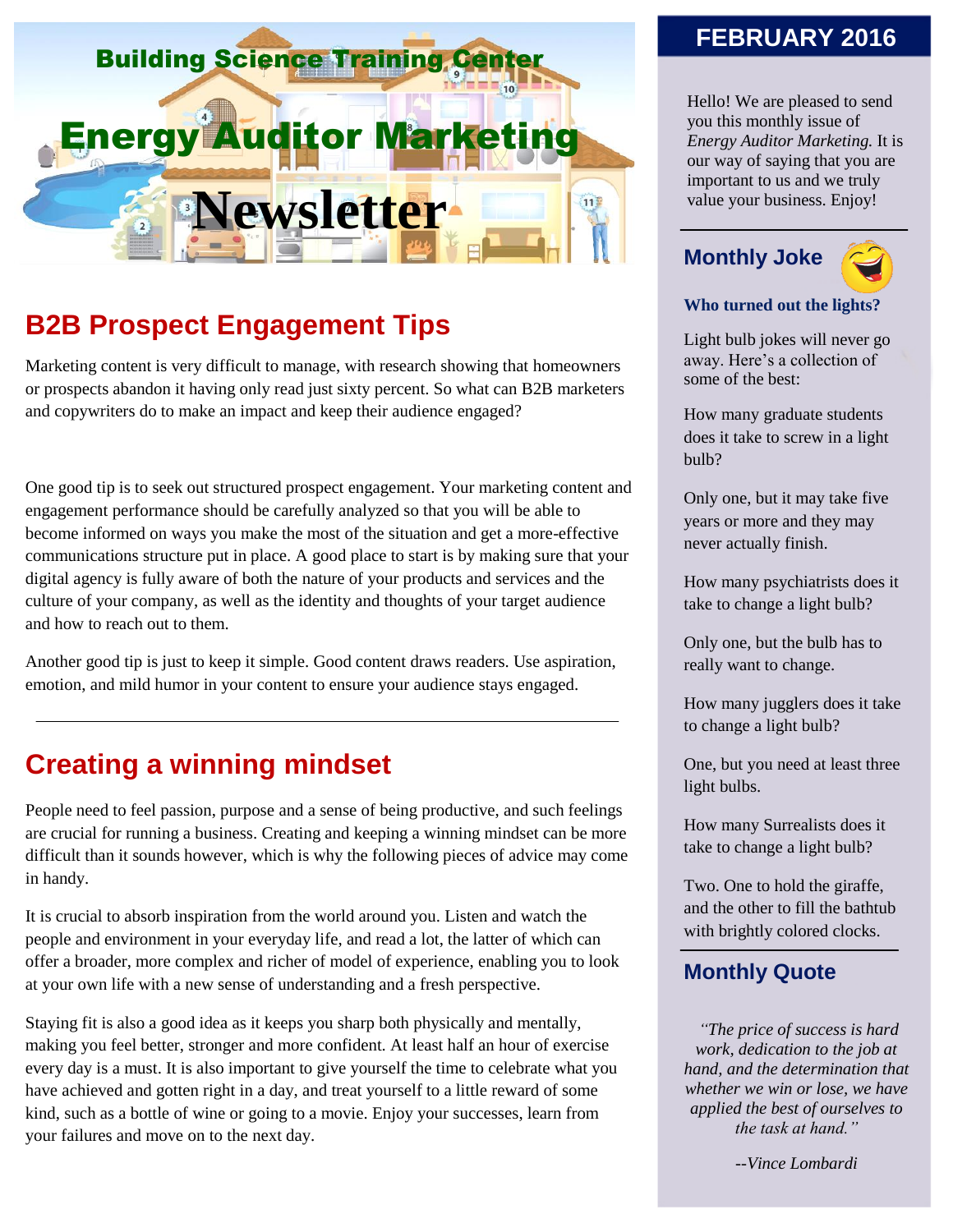### **Reverse the Risk and Profit**

Risk reversal is one of my all-time favorite profit-boosting strategies. When I coach energy auditors and home performance contractors, I always discuss the importance of risk reversal; however, it's critically important when you are starting your business.

When you are starting out, you really don't have a track record about which to boast to your prospects. Chances are also good that you have no testimonials yet. Your prospects have no reason to trust you, and skepticism is high on the list of reasons customers don't say yes to your product or service. Zig Ziglar always emphasized that one of the five main obstacles to a sale is the lack of trust.

Many entrepreneurs and business owners believe that prospects don't buy because of price. High price is rarely the reason a prospect doesn't buy even from a long-standing or wellestablished business. Read More on Page 4.

### **Keep ethics codes short and simple**

Ethics codes don't have to be long, complex documents. One example of a simple statement of ethics was written in 1904 for Rotary International. Apply these four questions to everything your organization says or does:

- Is it true?
- Is it fair to everyone concerned?
- Will it build good will and better relationships?
- Will it benefit everyone concerned?

# **Fear in a handful of dust at work**

Dust in the workplace may seem like no more than a nuisance, but in some cases it can be a serious threat. Combustible dust can lead to explosions and fires unless everyone is careful. Be on the lookout for these forms of dust that can cause havoc under the right—or wrong—conditions:

- Metal dust, such as aluminum and Magnesium
- Wood dust
- Coal and other carbon dusts
- Plastic dust and additives
- Biosolids
- Organic dust, such as sugar, flour, paper, and soap.
- Certain textile materials

According to OSHA, sufficient heat and oxygen can cause these types of dust to erupt, especially if they're confined (like in an attic space) and unable to disperse. Exercise caution if any of these dusts are present in your workplace.

# **Stay Organized**

It can be difficult to stay organized at work with overflowing emails and dreams about what you are planning to do on the weekend. It can be even more troublesome with freelance work when surprises and unexpected misfortunes are part and parcel of the whole endeavor. The good news however is that there are ways to make sure you stay productive and on an even keel.

One good tip is to avoid multi-tasking. Focusing just on the one task will almost certainly mean that that task is completed much more quickly than if you were trying to handle several different tasks at once. Try to get your working day planned out so that you can avoid having to deal with more two assignments at any one time, something that will result in you feeling more confident and less stressed regarding your work.

Taking regular breaks throughout the day is also important. A lot of people feel guilty about taking breaks, but having the space to clear your mind for a few minutes will not only do your sanity the world of good, it will also actually help you to stay organized and be more productive.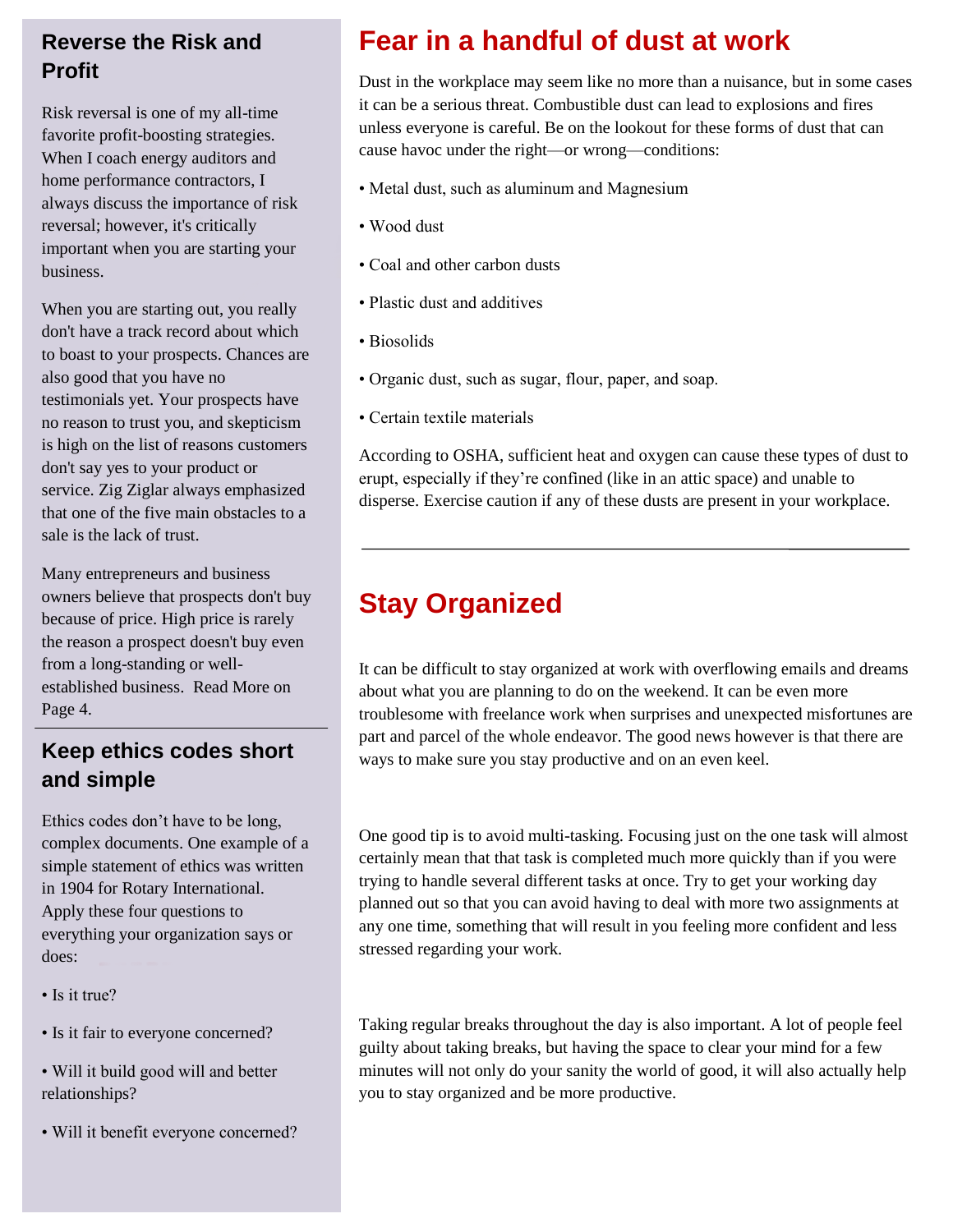### **Managing leave**

Leave requests from employees can be time consuming yet the need to balance business requirements with the needs of employees can be made easier. One solution might be automated leave management systems and the burden can also be lifted by implementing some simple steps and processes.

Signs of excessive leave or limited availability should be looked into, but it is also crucial to demonstrate understanding and compassion if there turns out to be a legitimate reason behind it. Automated trackers can be a big help when it comes to identifying real problems.

It is also vital to be aware of all the policies and laws regarding leave entitlements. Some workers, particularly government employees, may under some circumstances be entitled to have extra-long periods of leave, making it vital to have managers be trained and educated about all allowances so that they can make a respectful response to leave requests from employees.

Advance planning for holidays seems simple enough yet is frequently overlooked by management. Managers should keep track of leave dates and make sure that productivity will not be compromised.

# **Safe traveling with your digital identity**

With security breaches becoming a common occurrence, more and more people are interested in finding ways of protecting their security and privacy online. Travelling from job site to job site is something that presents a wide array of physical and digital security concerns as it is more than just a wallet that can be stolen these  $\frac{days - it}{is}$  your entire online identity. The good news is there are ways of staying safe and secure even during travel.

One good piece of advice is to avoid making use of Bluetooth. Bluetooth can make you vulnerable to hackers while you are on the move. If you rent a vehicle they can see your previous network connections, copy them and trick your device into connecting with their own such devices. If you do use Bluetooth, avoid having it all on all of the time and make sure you have wiped your history prior to taking the rental vehicle back.

It is also a good idea to purchase a local SIM card to make it more difficult for would-be thieves to who may be monitoring your data.

### **It's who you know—so get to know these people**

You spend your first few days in a new job getting to know people. You should, of course, be friendly to everyone you meet, but remember that some contacts are essential to succeeding quickly. The website Monster.com recommends connecting with these people as soon as you can:

• **An IT expert.** You'll need to get up and running with your technology quickly. Befriending someone from your IT department will be invaluable when you have problems.

**• The front desk person.** Whoever greets visitors at the front desk has a lot of power over who gets in to see you. Treat receptionists with respect, and they'll make sure your visitors feel special when they walk through the door.

**• Your boss.** This may seem obvious, but in the process of learning a new job you can forget that your manager is human, too. Don't try to be best buddies right away, but do get to know your boss as a person, not just an authority figure.

**• Administrative assistants.** Like the receptionist, these people have lots of power over what gets done in a workplace. Take care of them, and your requests will get through more quickly.

**• The influencer.** Try to quickly determine who everyone listens to. It won't necessarily be the boss. A coworker who's respected by everyone on your team can be a useful ally as you take your place in the organization. Perhaps you'll find this in a crew or HVAC technician.